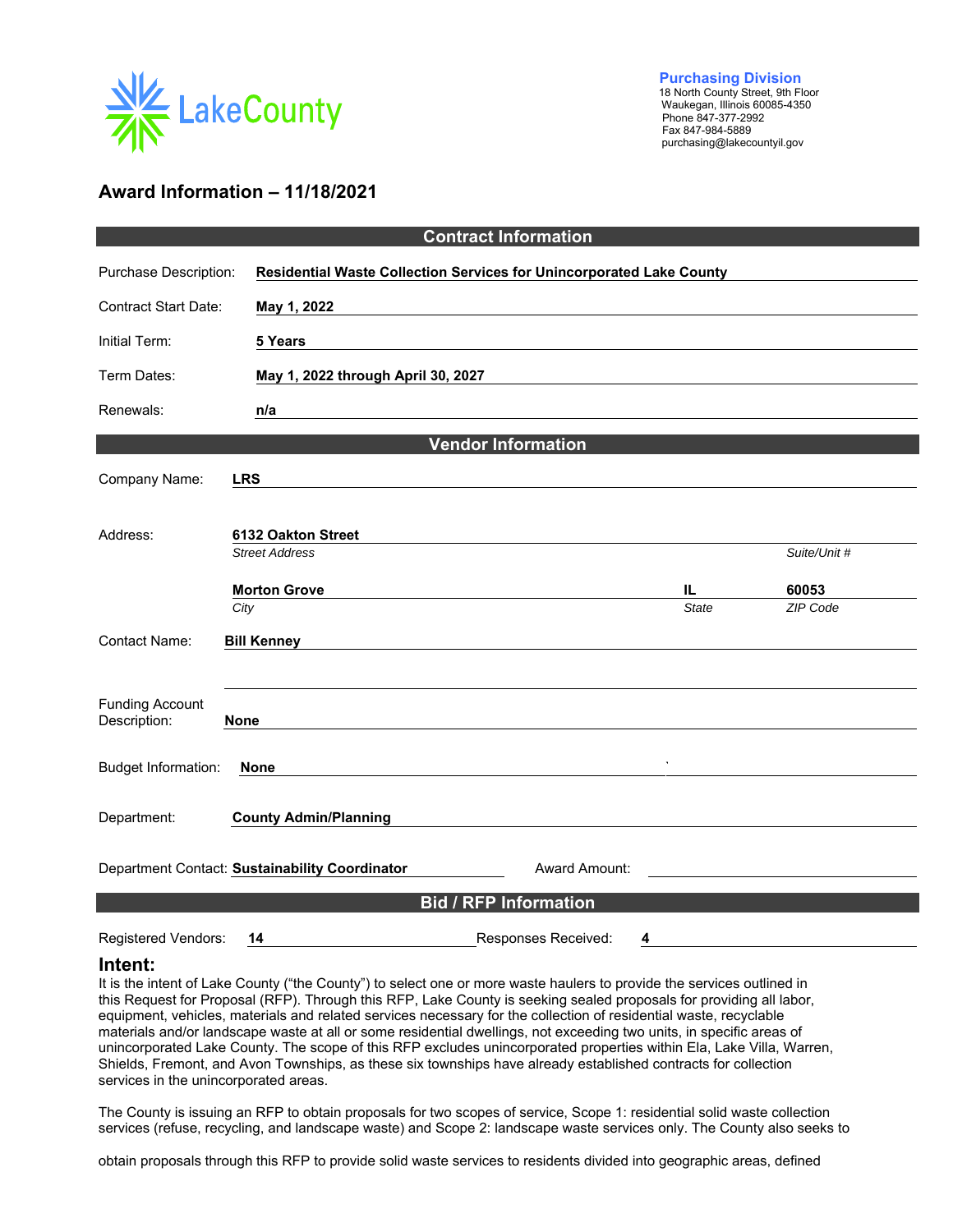

**Purchasing Division**<br>18 North County Street, 9th Floor Waukegan, Illinois 60085-4350 Fax 847-984-5889<br>purchasing@lakecountyil.gov

herein as 'quadrants' and further detailed in Appendix B. Proposers should take note that Appendix A ("Price Proposal") asks the Proposer to provide information on providing all solid waste services to unincorporated residents (as opposed to landscape waste only).

The County has an estimated 14,746 dwelling units (the majority are single‐family), which will be included in the residential hauling franchise. Of these 14,746 dwelling units, approximately 8,814 are in the Northwest (NW) Quadrant, 772 are in the Northeast (NE) Quadrant, 2,890 are in the Southwest (SW) Quadrant, and 2,270 are in the Southeast (SE) Quadrant. Please see Appendix B for maps and further data related to the number of covered dwelling units in unincorporated Lake County. Since this is the first time the County will have a franchise for hauling services, it does not have any data on the quantities of residential waste, recyclables, or landscape waste.

## **Scope of Work:**

The County is seeking one or more qualified vendors to provide a variety of solid waste collection, recycling, and/or landscape waste disposal services for Residential Customers located in the unincorporated areas of the County, as described in detail in the Draft Agreement.

The County seeks proposals for two separate Scopes of Service: Scope 1) Refuse/Recycling/Landscape Waste Services; and Scope 2) Landscape Waste Service Only.

Summarized generally, the services for which the County seeks cost proposals are as follows: Scope 1: Refuse/Recycling/Landscape Waste Services

(1) Once‐per‐week unlimited curbside service for collection, transportation, and disposal of Residential Waste. Unlimited Customers will receive a new 95‐gallon, wheeled cart, to be furnished by the Contractor. All collection services for Residential Materials shall be provided on the same collection day.

(2) At the same time as collection of Residential Waste, the Proposer shall collect Bulk Items. One bulk item per week, not including white goods. A separate quote for white goods collection is requested in the Price Proposal in Appendix A.

(3) Once‐per‐week curbside, unlimited collection, of Recyclable Materials. The Contractor will furnish each Customer, at no separate charge, a new 65‐gallon or 95‐gallon wheeled cart for Recyclable Materials.

(4) Once‐per‐week (from April 1 through December 15) street‐side collection, transportation, and disposal of Landscape Waste for Customers subscribing for this service, with a flat rate for up to six (6) metal or plastic containers or biodegradable paper "kraft"‐type bags, each container or bag not to exceed a capacity of 32 gallons, with stickers required to be purchased and affixed to each bag in excess of such capacity; or

Once‐per‐week (from April 1 through December 15) street‐side collection, transportation, and disposal of Landscape Waste on a non‐subscription, per container volume‐based system, for which the Customer shall purchase and affix a Landscape Waste Sticker to each bag (for customers who only want to use stickers and not the subscription services). Separate rates are requested in the Cost Proposal in Appendix A for collecting landscape waste only (see Scope 2 below) and for allowing the commingling of food scraps with landscape waste.

(5) The Proposer shall also collect, transport, and dispose of any Christmas tree left street‐side by any Customer (whether or not subscribers for Landscape Waste/Food Scrap collection services), between January 2 and January 25, at no additional cost.

(6) Customers that are age 65 and older shall receive a 10% discount on the monthly cost for unlimited collection service of Residential Waste and Recyclable Materials.

(7) Private Services (primarily for large amounts of Residential Waste that exceed one cubic yard) to be provided upon Customers' request at the rates set forth in the Cost Proposal.

(8) The Contractor shall bill Customers on behalf of the County for services provided to Customers under this RFP.

(9) Customers, at their option, may lease additional carts for Residential Waste and Recyclable Materials at rates set forth in Appendix A, and may change the size of the Residential Waste wheeled cart from a 95‐gallon cart to either a 65‐gallon cart or a